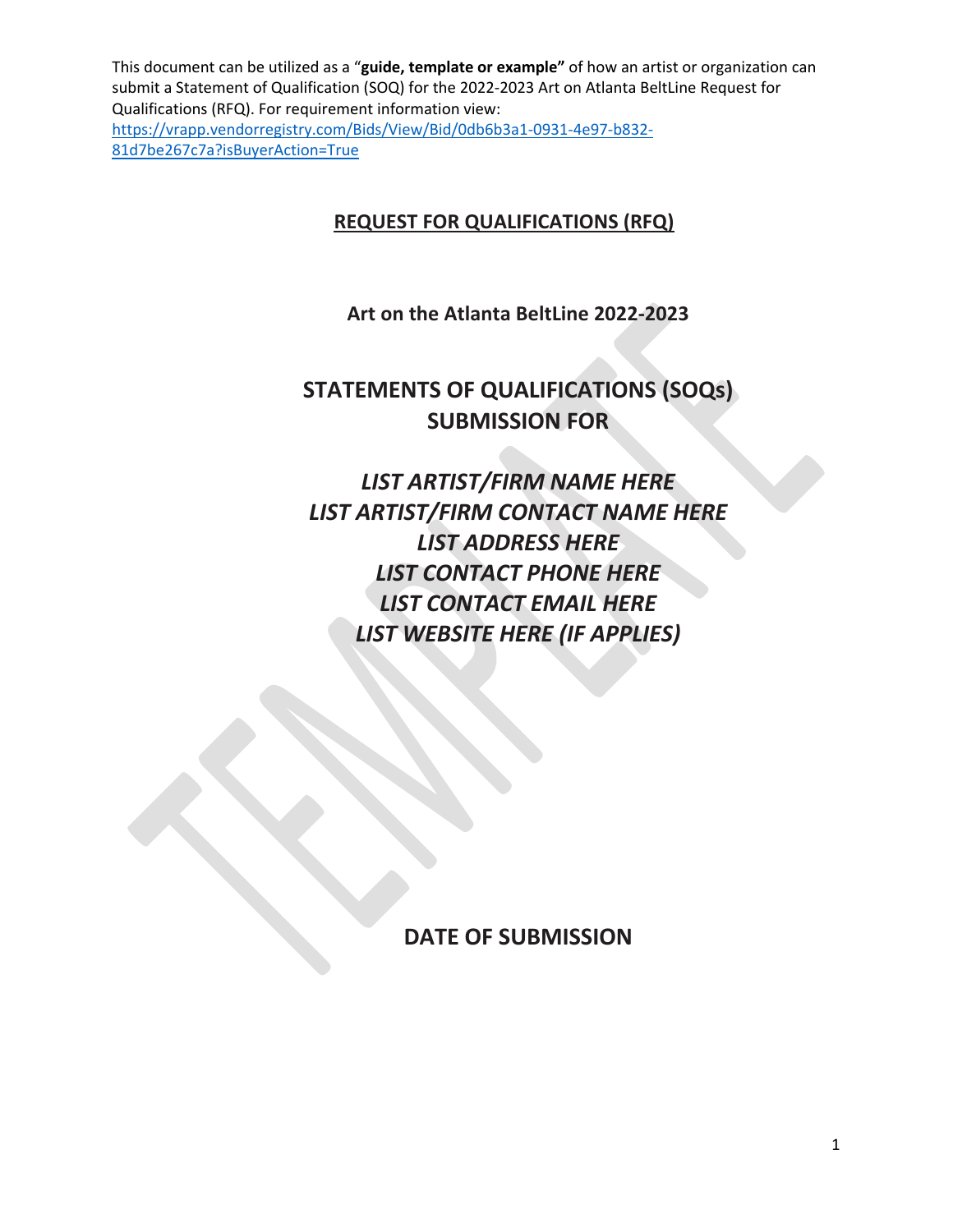# **TABLE OF CONTENTS**

- 1. Cover Letter
- 2. ARTIST/ARTS COLLECTIVE/ORGANIZATION BIO
- 3. PORTFOLIO
- 4. Curriculum Vitae (CV)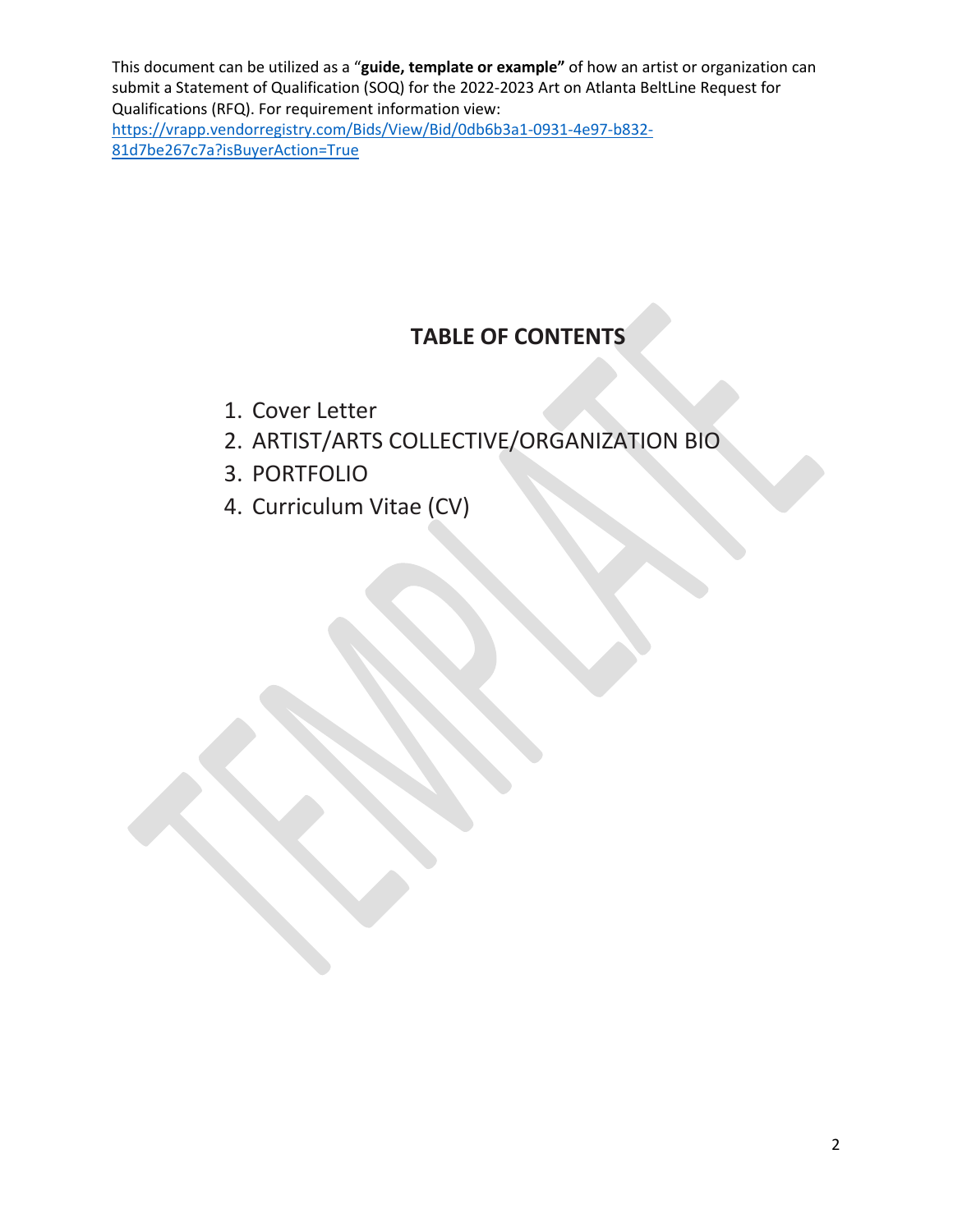#### **<LIST THE FOLLOWING BELOW IN THIS SECTION>**

#### **1. COVER LETTER**

A cover letter shall include the following:

o RFQ Name / Project Title – **Art on the Atlanta BeltLine/Category (list the exhibition category for one or any of the following exhibition categories listed below.)**

*BeltLine Public Art Residency Program-* **The Atlanta BeltLine residency program is designed to offer real-world exposure operating within the realm of public art and infrastructure. Unlike collegiate or gallery residencies that operate within the structure and stricture of those prescribed spaces and audiences, the public realm presents many unique challenges including, but not limited to: responsibilities to multiple audiences simultaneously, community place keeping and empowerment, space and environment, and the many components of the civic system including permitting, ordinances, and governmental offices. The program seeks qualified individuals or artist to fill the following roles:**

- **Scholar-in-Residence**
- **Curator-in-Residence**
- **Artist-in-Residence**

*BeltLine Walls Volume 5* **(Murals) – Artists are invited to submit their qualifications to create a mural along the BeltLine. Artists will work on their walls for the duration of a few weeks in October, culminating in a grand reveal and community celebration at the end of the festival. Please see the submission guidelines section herein for more details.**

*BeltLine Flow* **(Performance Series) – Artists are invited to submit qualifications to perform along the Atlanta BeltLine corridor during the exhibition season. These performances are not limited in number of times the performances may occur, nor are they subject to any specific dates on which performances must occur. These performances are designed to act as a pop-up style event to creatively activate and celebrate the corridor in many locations. These events are "acoustic" in nature, self-sustaining and do not require outside power sources, a sound engineer or technical support. Please see the submission guidelines section herein for more details.**

*BeltLine Spaces* **(Sculpture Exhibition) – Artists are invited to submit their qualifications in 3D, monumental, installation, pre-fabricated, site specific or land art sculptural work.**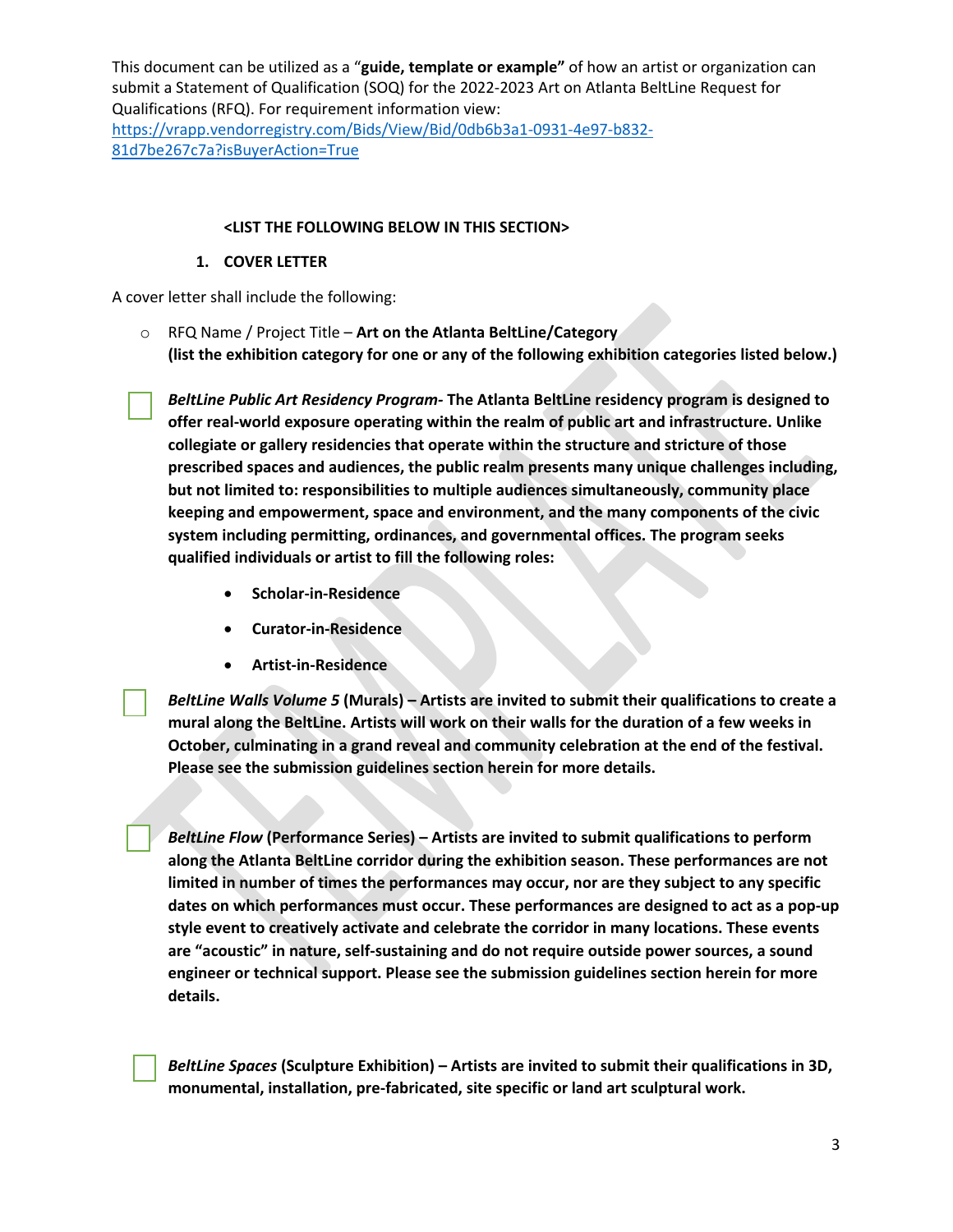81d7be267c7a?isBuyerAction=True

*BeltLine After Dark* **(Festival) – This annual festival celebrates the communities and spaces along the BeltLine trails. Artists are invited to submit their qualifications to activate the parks and greenspaces around the corridor. Previous seasons have included concerts, ballet, theater, opera and interactive roving performances. Please see the submission guidelines herein for more details.**



*Lantern Parade* **– Musicians who wish to be included in the 2022-2023 Lantern Parade should contact Chantelle Rytter directly at chantellerytter@gmail.com.**

#### **Also, the cover letter must include the following:**

- Name(s) of the person(s) authorized to represent the Artist in any negotiations;
- Name(s) of the person(s) authorized to sign any Contract that may result;
- Contact person's name, title, mailing or street addresses, phone and email address
- A legal representative of the Artist, authorized to bind the Artist in contractual matters, must sign the cover letter.
- Indicate if you or your firm has any Disadvantaged Business Enterprise (DBE) Certifications through GDOT, the Georgia Minority Supplier Development Council, the U.S. Small Business Administration, or the City of Atlanta and utilization of scope/work. Other DBE/MBE certifications may be considered.
- Acknowledge review of any addenda to the RFQ.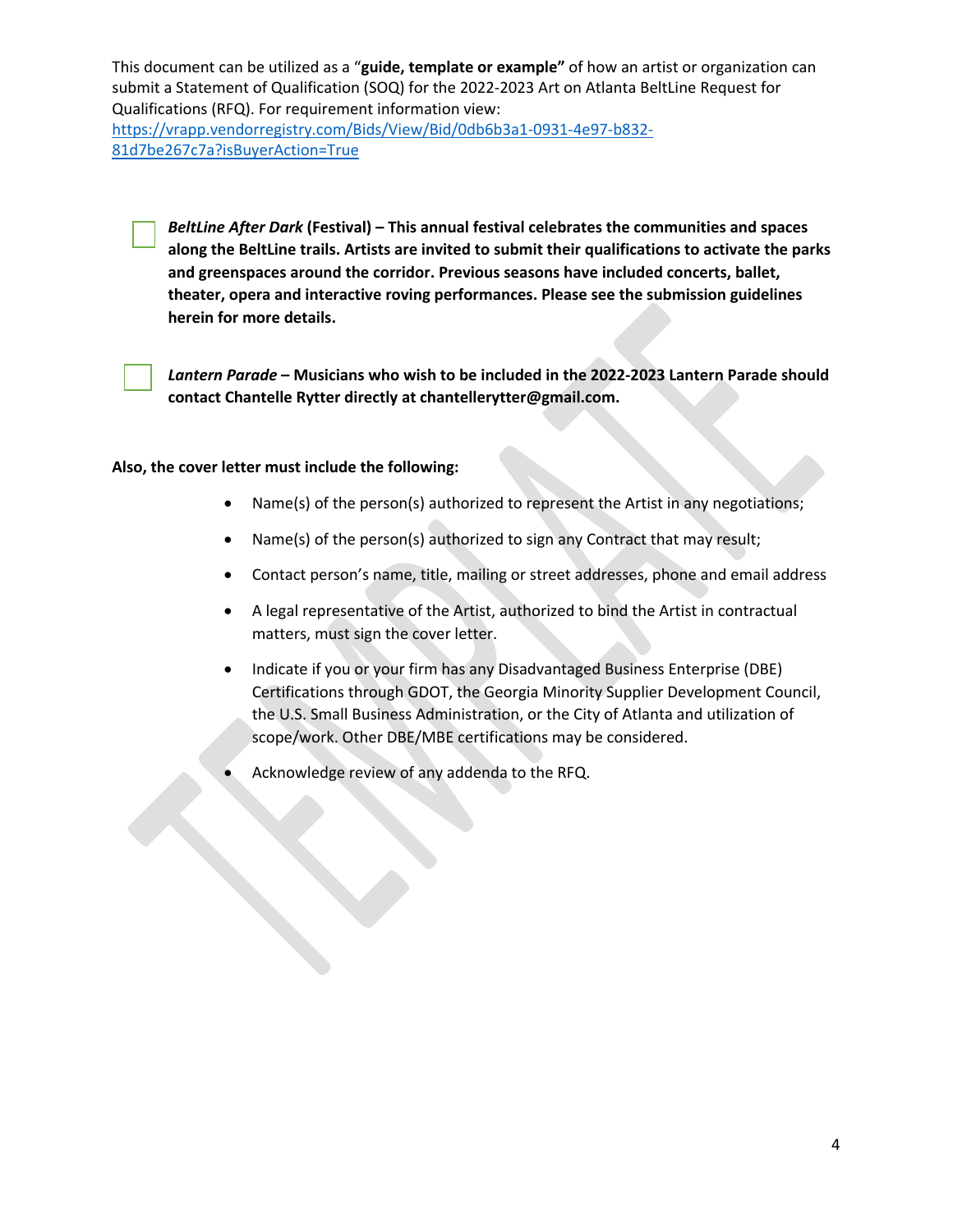## **2. ARTIST/ARTS COLLECTIVE/ORGANIZATION BIO**

An artist's biographical information or collective/organization's statement of purpose shall be included in this section. This section shall include:

- Relevant cultural/regional influences
- **Education**
- Creative approach
- Vision or mission statement if a collective or organization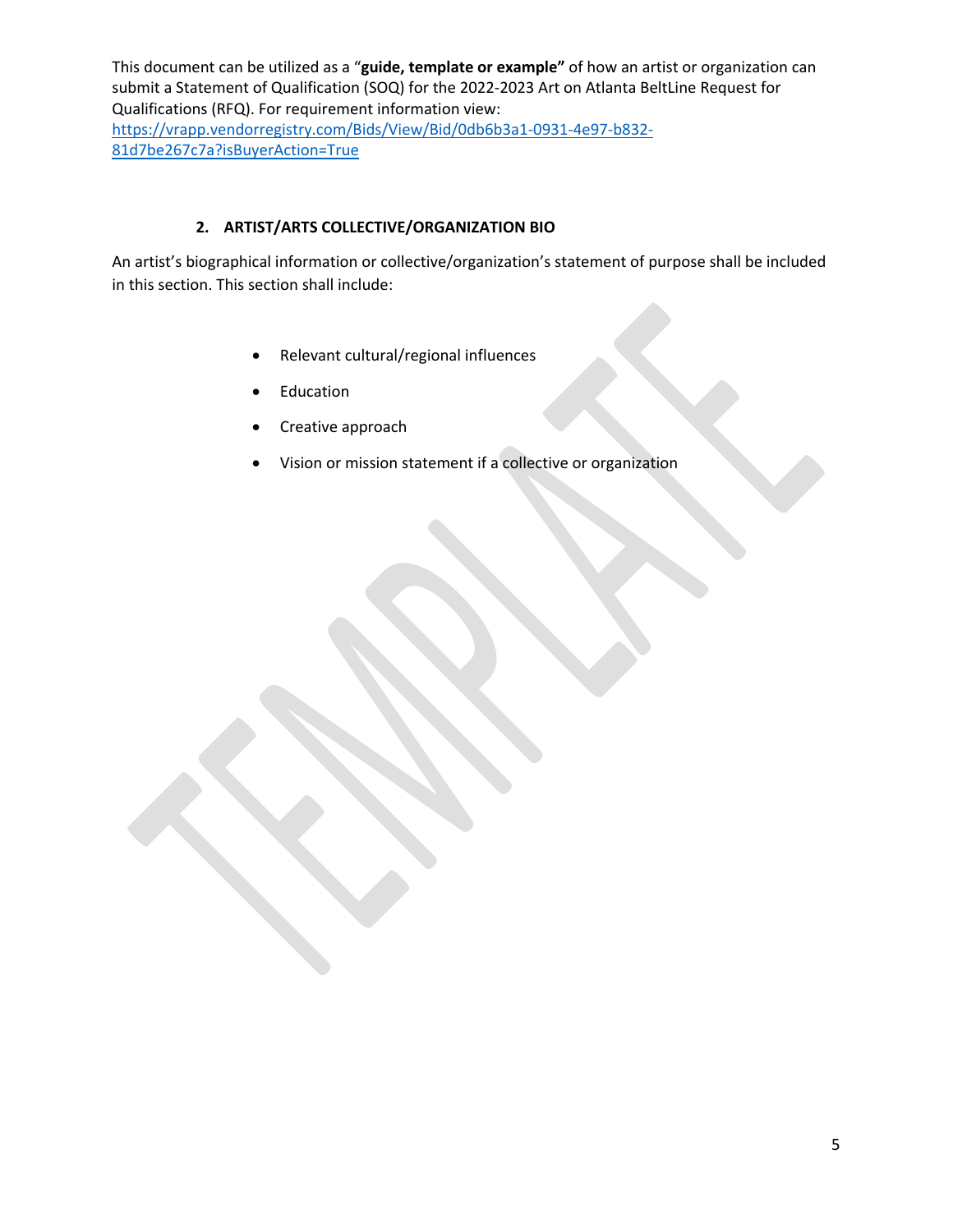### **3. PORTFOLIO**

A portfolio of relevant work samples shall be included in this section of the submission. Option(s) for submission include:

- Link to a website (link must be directly to relevant work, not the website's landing page)
- Link to slide presentation (no more than 10 and minimum 3 relevant works for visual art or 10 minutes for performers/musicians) Please provide an image list with tombstone information
- Embedded images (no more than 10 and a minimum of 3 relevant works for visual art or 10 minutes for performers/musicians) Please provide an image list with tombstone information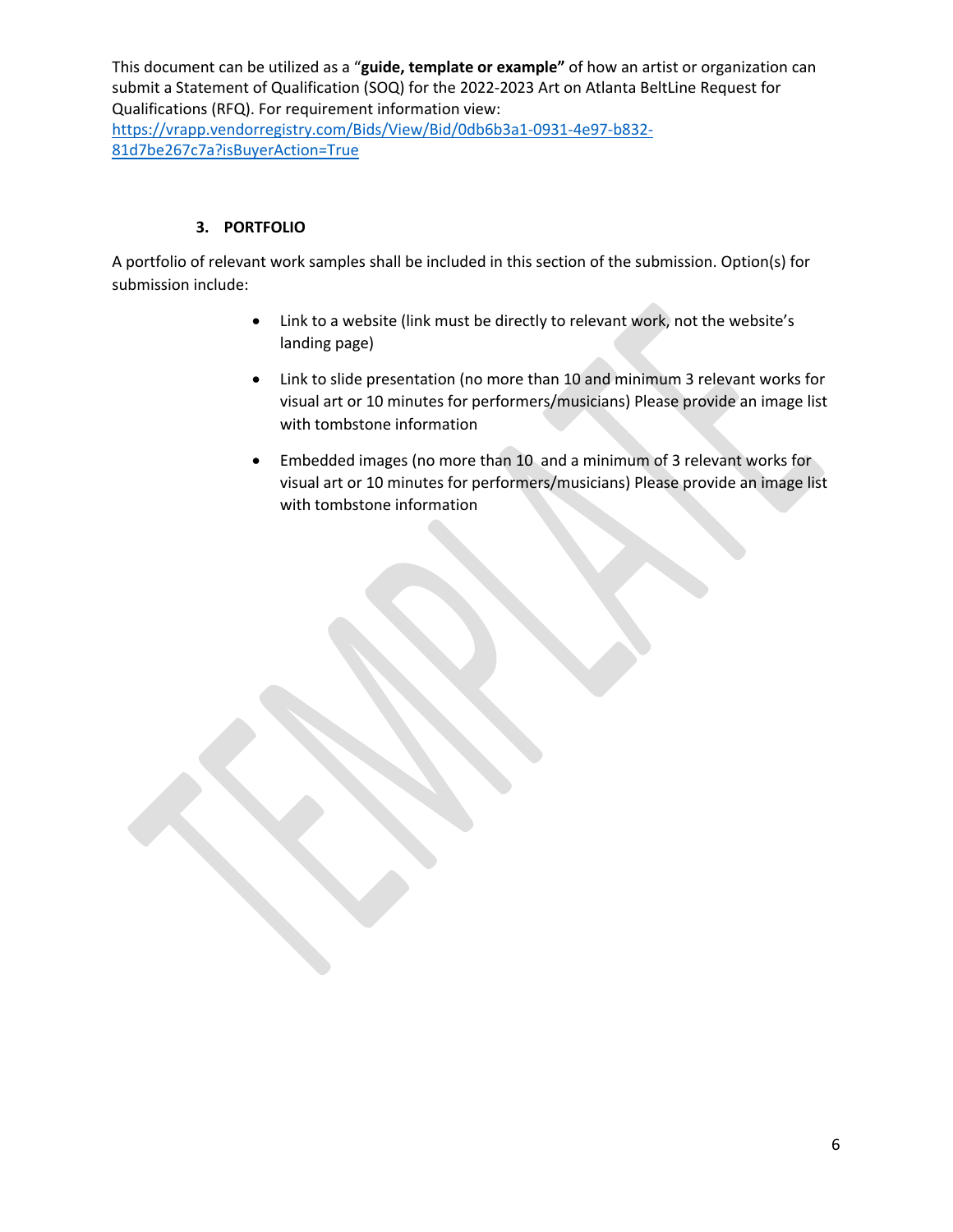### **4. Curriculum Vitae (CV)**

A CV of up to the last 10 years of relevant exhibition and/or work experience shall be included in this section of the submission. This shall include:

- List of public art commissions
- Exhibition history
- Relevant assistantships/apprenticeships in the field or adjacent disciplines

## **CHECKLIST**

The checklist below is a guide and may not be inclusive of all requirements of this RFQ. It is the Potential Respondent's responsibility to submit a responsive and responsible SOQ in accordance with all requirements listed within this RFQ.

| <b>Item</b><br><b>Number</b> |                                                                                                                                                                                                                                                            | <b>Check</b><br>(v) |
|------------------------------|------------------------------------------------------------------------------------------------------------------------------------------------------------------------------------------------------------------------------------------------------------|---------------------|
| 1                            | Review the Request for Qualification (RFQ) here<br><b>VIEW AND SUBMIT SOQ HERE</b>                                                                                                                                                                         |                     |
| $\overline{2}$               | Access and view the pre-recorded/pre-submittal Information<br>session anytime: https://art.beltline.org/for-artists/join-<br>the-exhibition/                                                                                                               |                     |
| 3 <sup>1</sup>               | Please view and adhere to all deadlines within the RFQ                                                                                                                                                                                                     |                     |
| 4                            | If an artist is not registered in Vendor Registry (VR), please<br>register immediately at the VR link <b>SIGN UP FOR FREE.</b><br>During the registration process, view and click the <i>agency</i><br>free registration option for Atlanta BeltLine, Inc. |                     |
| 5                            | If there are questions or inquiries, submit questions/inquiries<br>in writing at Vendor Registry (VR) by clicking the submit<br>question tab at <b>SUBMIT QUESTIONS HERE</b> by Wednesday,<br>June 1, 2022, 3:00 PM EST. Do not contact ABI Staff or       |                     |